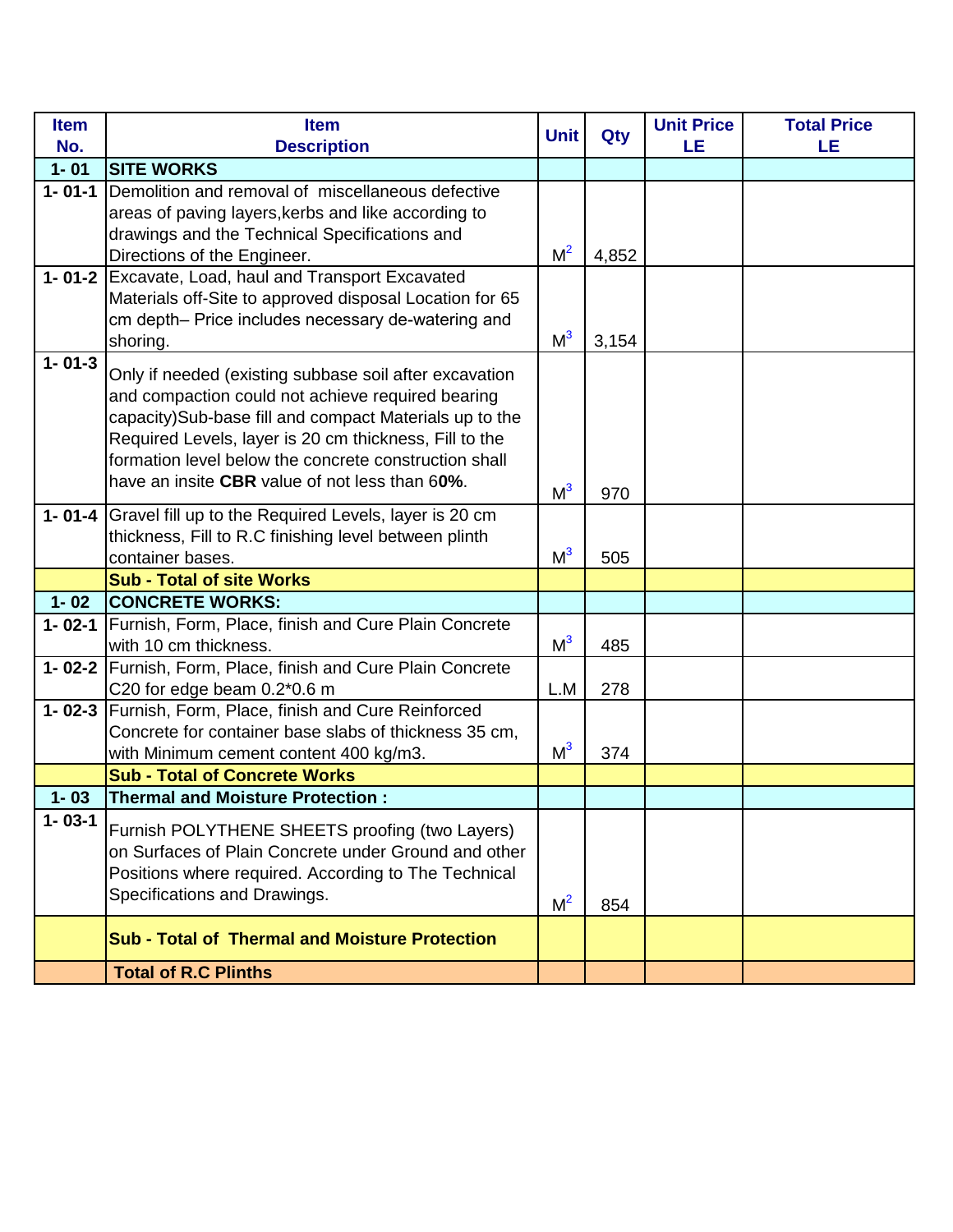| <b>Item</b><br>No. | <b>Item</b><br><b>Description</b>                                                                                                                                                                                                                    | <b>Unit</b>    | Qtv   | <b>Unit Price</b><br>LE | <b>Total Price</b><br>LE. |
|--------------------|------------------------------------------------------------------------------------------------------------------------------------------------------------------------------------------------------------------------------------------------------|----------------|-------|-------------------------|---------------------------|
| l4                 | Asphalt deep repair Works                                                                                                                                                                                                                            |                |       |                         |                           |
| $2 - 1$            | Demolition and remove surface layer of asphalt paving "8 cm thickness" using Asphalt<br>scraper machine, Load, haul and Transport demolition results to approved dumping area<br>out the terminal                                                    | M <sup>2</sup> | 900.0 |                         |                           |
| $2 - 2$            | Supply, transport and apply (RC-1), must be sprayed mechanically by rate from 1.0 Kg/m <sup>2</sup><br>and according to Technical Specifications and Directions of The consultant                                                                    | M <sup>2</sup> | 900.0 |                         |                           |
| $2 - 3$            | Supply, laying and compact calss C4 hot mix asphalt surface layer 8 cm thickness after<br>compaction, heavy duty asphalt mix 60/70 with addition of 3% portland cement and<br>according to Technical Specifications and Directions of The consultant | M <sup>2</sup> | 900.0 |                         |                           |
|                    | Sub - Total of Asphalt Deep Repair work                                                                                                                                                                                                              |                |       |                         |                           |